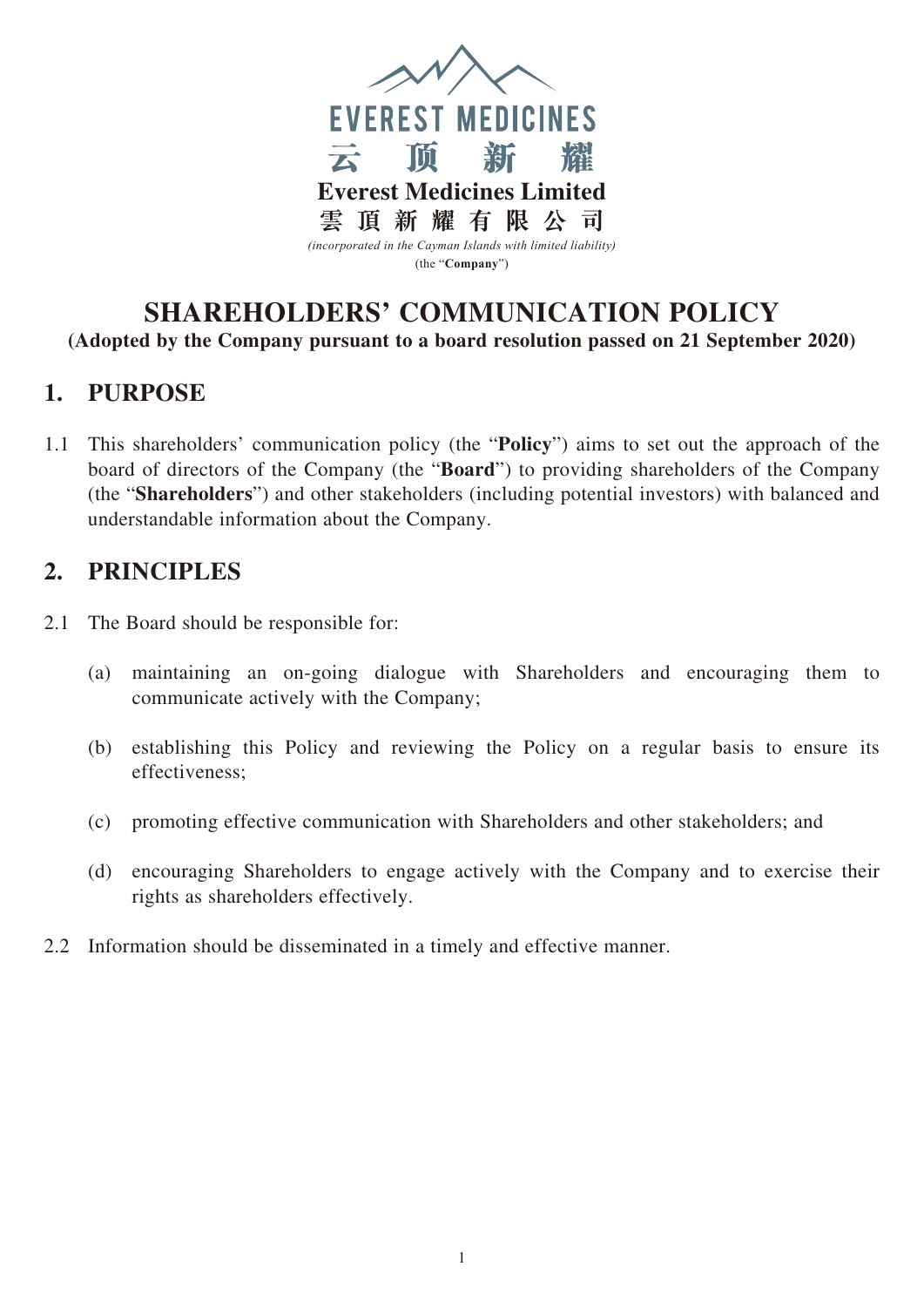# **3. SOURCES OF COMMUNICATION**

### *Corporate Communication*

- 3.1 "Corporate Communication" as defined under the Rules Governing the Listing of Securities on The Stock Exchange of Hong Kong Limited (the "**Stock Exchange**") (the "**Listing Rules**") refers to any document issued or to be issued by the Company for the information or action of holders of any of its securities or the investing public, including but not limited to:
	- (a) the directors' report, its annual accounts together with a copy of the auditor's report and, where applicable, its summary financial report;
	- (b) the interim report and, where applicable, its summary interim report;
	- (c) a notice of meeting;
	- (d) a listing document;
	- (e) a circular; and
	- (f) a proxy form.
- 3.2 Corporate Communication of the Company will be published on the Stock Exchange's website (www.hkexnews.hk) in a timely manner as required by the Listing Rules.
- 3.3 Corporate Communication will be provided to Shareholders and non-registered holders of the Company's securities in both English and Chinese versions or where permitted, in a single language, in a timely manner as required by the Listing Rules.

#### *Announcements and other documents pursuant to the Listing Rules*

3.4 The Company shall publish announcements (on inside information, corporate actions and transactions etc.) and other documents (e.g. Memorandum and Articles of Association) on the Stock Exchange's website in a timely manner in accordance with the Listing Rules.

#### *Corporate website*

3.5 Any information or documents of the Company posted on the Stock Exchange's website will also be published on the Company's website (www.everestmedicines.com).

### *Shareholders' meetings*

3.6 The annual general meeting and other general meetings of the Company are the primary forum for communication between the Company and its Shareholders.